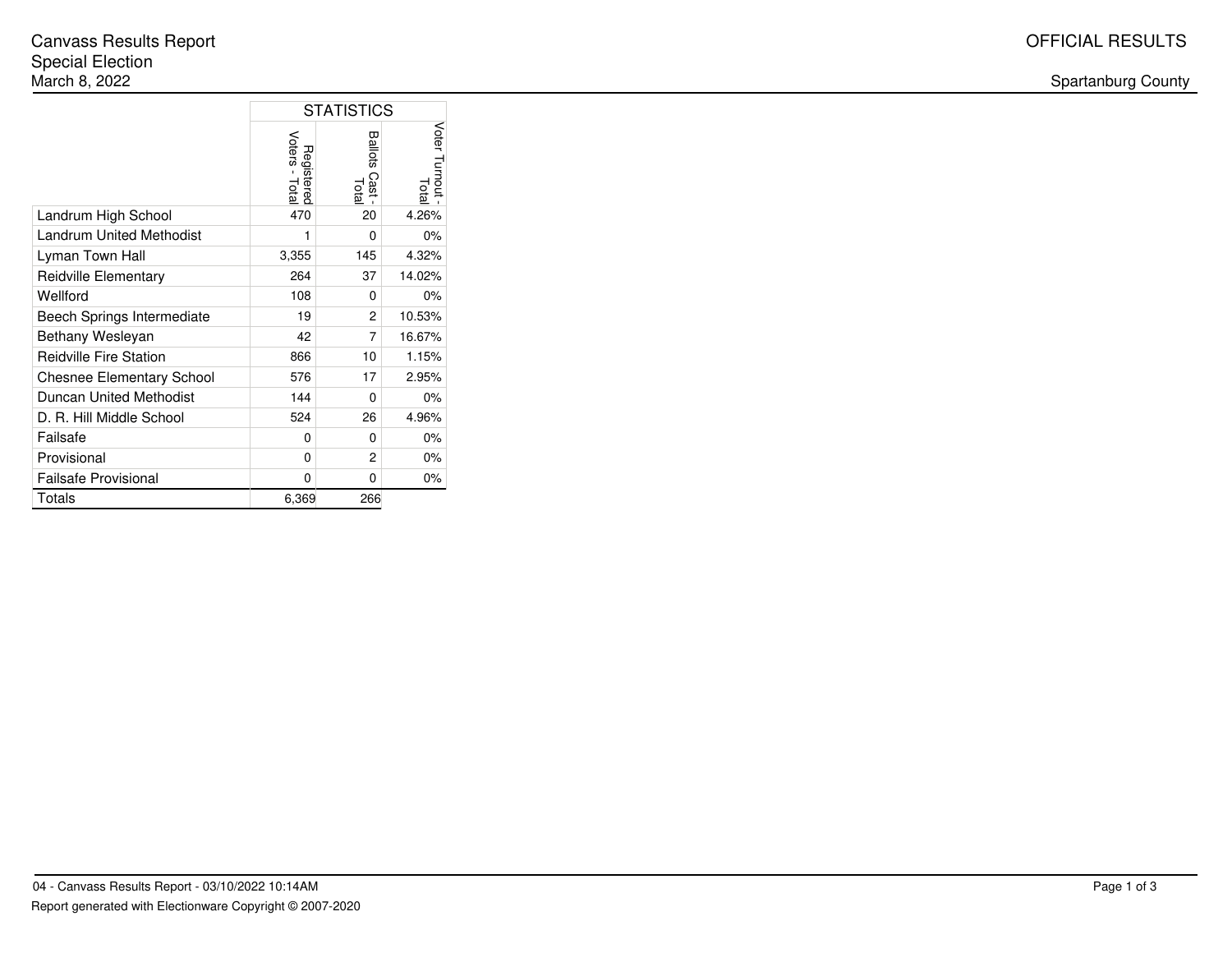Spartanburg County

|                                  | <b>City Council Unexpired</b><br>Term City of Chesnee |                    |                               | Town Council Ward 4 Unexpired<br>Term Town of Reidville |                   |                        |                        |  |
|----------------------------------|-------------------------------------------------------|--------------------|-------------------------------|---------------------------------------------------------|-------------------|------------------------|------------------------|--|
|                                  |                                                       | <b>VOTE FOR 1</b>  |                               |                                                         | <b>VOTE FOR 1</b> |                        |                        |  |
|                                  | <b>Chaz</b><br>Price                                  | Write-in<br>Totals | <b>Total</b><br>Votes<br>Cast | Barry<br>Duckworth                                      | ames<br>Richard   | Write-i<br>Ś<br>Totals | Total<br>Votes<br>Cast |  |
| <b>Reidville Elementary</b>      |                                                       |                    |                               | 5                                                       | 32                |                        | 37                     |  |
| Bethany Wesleyan                 |                                                       |                    |                               | 7                                                       | $\Omega$          | $\Omega$               | 7                      |  |
| <b>Reidville Fire Station</b>    |                                                       |                    |                               | 3                                                       | 7                 | $\Omega$               | 10                     |  |
| <b>Chesnee Elementary School</b> | 5                                                     | 12                 | 17                            |                                                         |                   |                        |                        |  |
| Failsafe                         | $\Omega$                                              | 0                  | <sup>0</sup>                  | 0                                                       | 0                 | $\Omega$               | 0                      |  |
| Provisional                      | 0                                                     | 0                  | ŋ                             | 0                                                       | 0                 | 0                      | $\mathbf 0$            |  |
| <b>Failsafe Provisional</b>      | $\Omega$                                              | 0                  | 0                             | 0                                                       | 0                 | <sup>0</sup>           | 0                      |  |
| Totals                           | 5                                                     | 12                 | 17                            | 15                                                      | 39                | $\Omega$               | 54                     |  |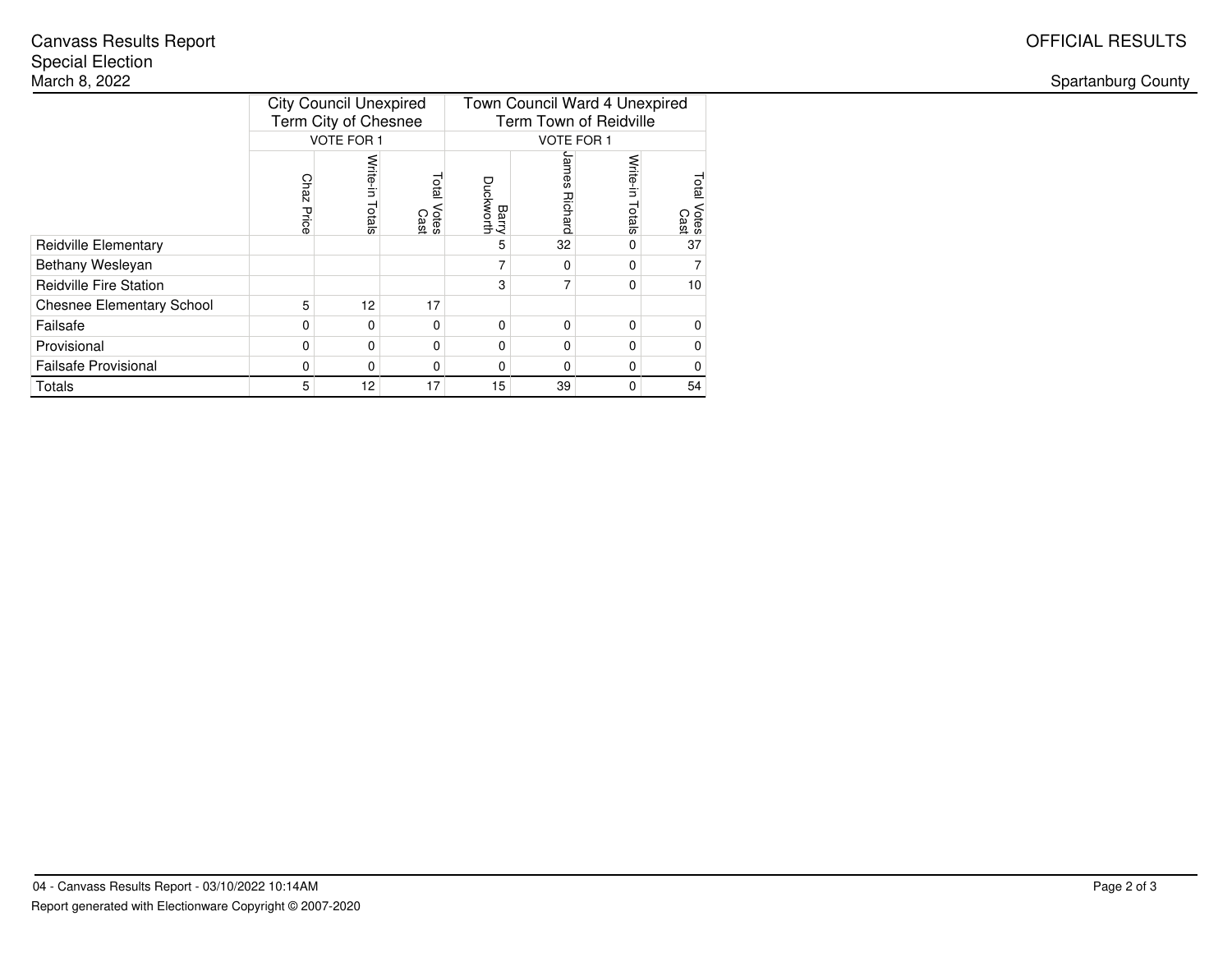# Special Election<br>March 8, 2022 Canvass Results Report OFFICIAL RESULTS

Spartanburg County

|                                 | Town Council Unexpired Term Town of Lyman |                                   |                   |                    | <b>Town Council Unexpired</b><br>Term Town of Campobello |                |                    |                     |  |
|---------------------------------|-------------------------------------------|-----------------------------------|-------------------|--------------------|----------------------------------------------------------|----------------|--------------------|---------------------|--|
|                                 |                                           |                                   | <b>VOTE FOR 1</b> |                    |                                                          |                | VOTE FOR 1         |                     |  |
|                                 | Jack<br>Bellaire                          | Bro<br><b>Bro Rick</b><br>Hellams | Phil McIntyre     | Write-in<br>Totals | Total<br>Votes<br>Cast                                   | Wade<br>Peeler | Write-in<br>Totals | Total Votes<br>Cast |  |
| Landrum High School             |                                           |                                   |                   |                    |                                                          | 20             |                    | 20                  |  |
| <b>Landrum United Methodist</b> |                                           |                                   |                   |                    |                                                          | $\Omega$       |                    | 0                   |  |
| Lyman Town Hall                 | 36                                        | 43                                | 65                |                    | 145                                                      |                |                    |                     |  |
| Wellford                        | 0                                         | 0                                 | 0                 | 0                  | 0                                                        |                |                    |                     |  |
| Beech Springs Intermediate      | 0                                         |                                   |                   | 0                  | 2                                                        |                |                    |                     |  |
| Duncan United Methodist         | 0                                         | $\Omega$                          | $\mathbf{0}$      | 0                  | 0                                                        |                |                    |                     |  |
| D. R. Hill Middle School        | 23                                        |                                   | 2                 | 0                  | 26                                                       |                |                    |                     |  |
| Failsafe                        | 0                                         | $\Omega$                          | $\mathbf 0$       | 0                  | 0                                                        | 0              | 0                  | 0                   |  |
| Provisional                     | 0                                         | 0                                 | 2                 | 0                  | 2                                                        | $\mathbf 0$    | 0                  | 0                   |  |
| <b>Failsafe Provisional</b>     | 0                                         | $\Omega$                          | $\mathbf 0$       | 0                  | 0                                                        | 0              | 0                  | 0                   |  |
| Totals                          | 59                                        | 45                                | 70                |                    | 175                                                      | 20             | 0                  | 20                  |  |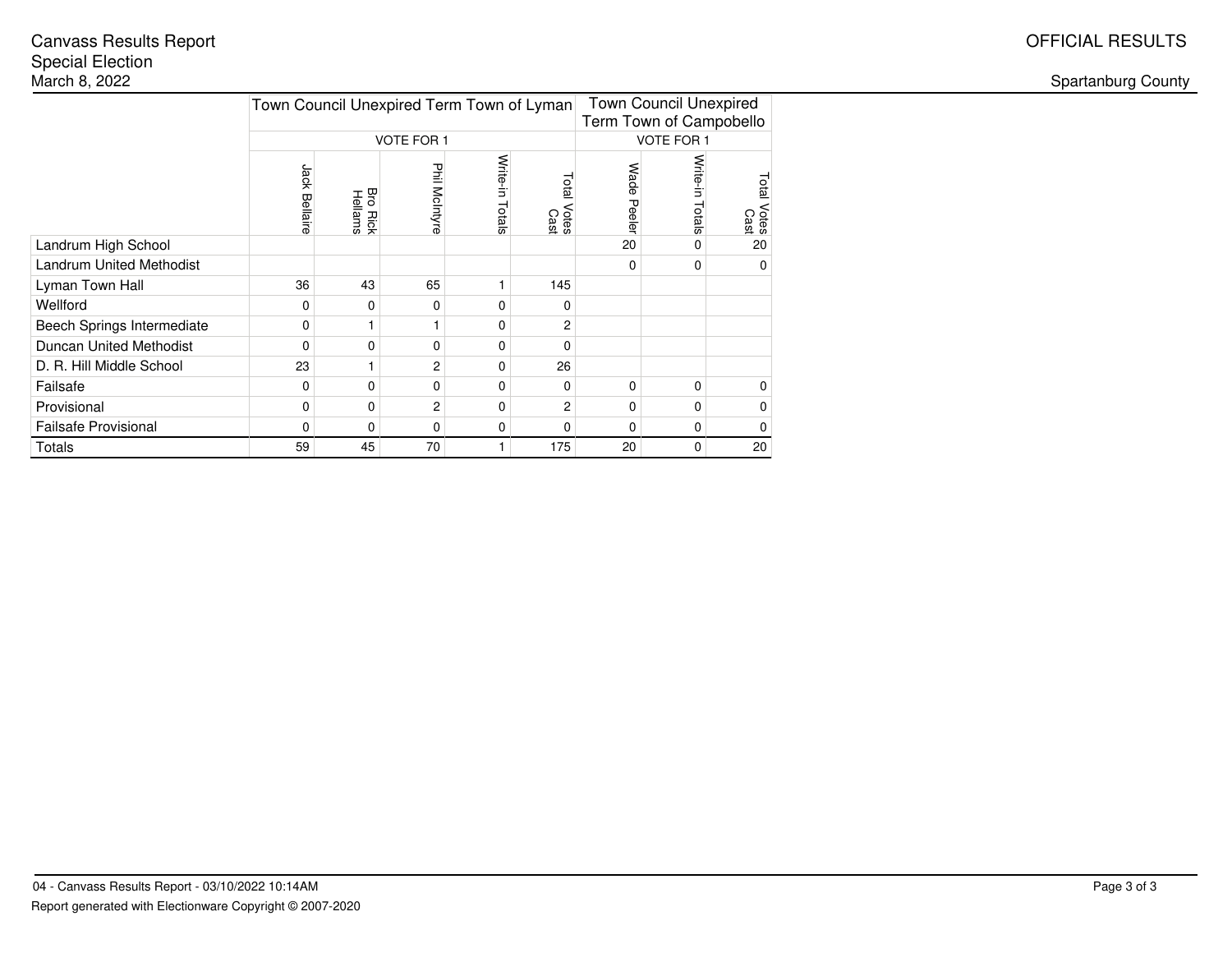42030822 Write-in Names Report

March 8, 2022 March 8, 2022 Heading **Candidate Name** City Council Unexpired Term City of Chesnee Total Write-In Votes : 12 Ronnie Crawford 12

|                                                      | <b>ROTTLIE CRAWIOLD</b> |                       | ے ا            |
|------------------------------------------------------|-------------------------|-----------------------|----------------|
|                                                      | Not Assigned            |                       | $\mathbf 0$    |
| Town Council Ward 4 Unexpired Term Town of Reidville |                         | Total Write-In Votes: | $\mathbf 0$    |
|                                                      | Not Assigned            |                       | $\overline{0}$ |
| Town Council Unexpired Term Town of Lyman            |                         | Total Write-In Votes: |                |
|                                                      | Christian Blain Riddle  |                       |                |
|                                                      | Not Assigned            |                       | $\Omega$       |
| Town Council Unexpired Term Town of Campobello       |                         | Total Write-In Votes: | $\mathbf 0$    |
|                                                      | Not Assigned            |                       | $\Omega$       |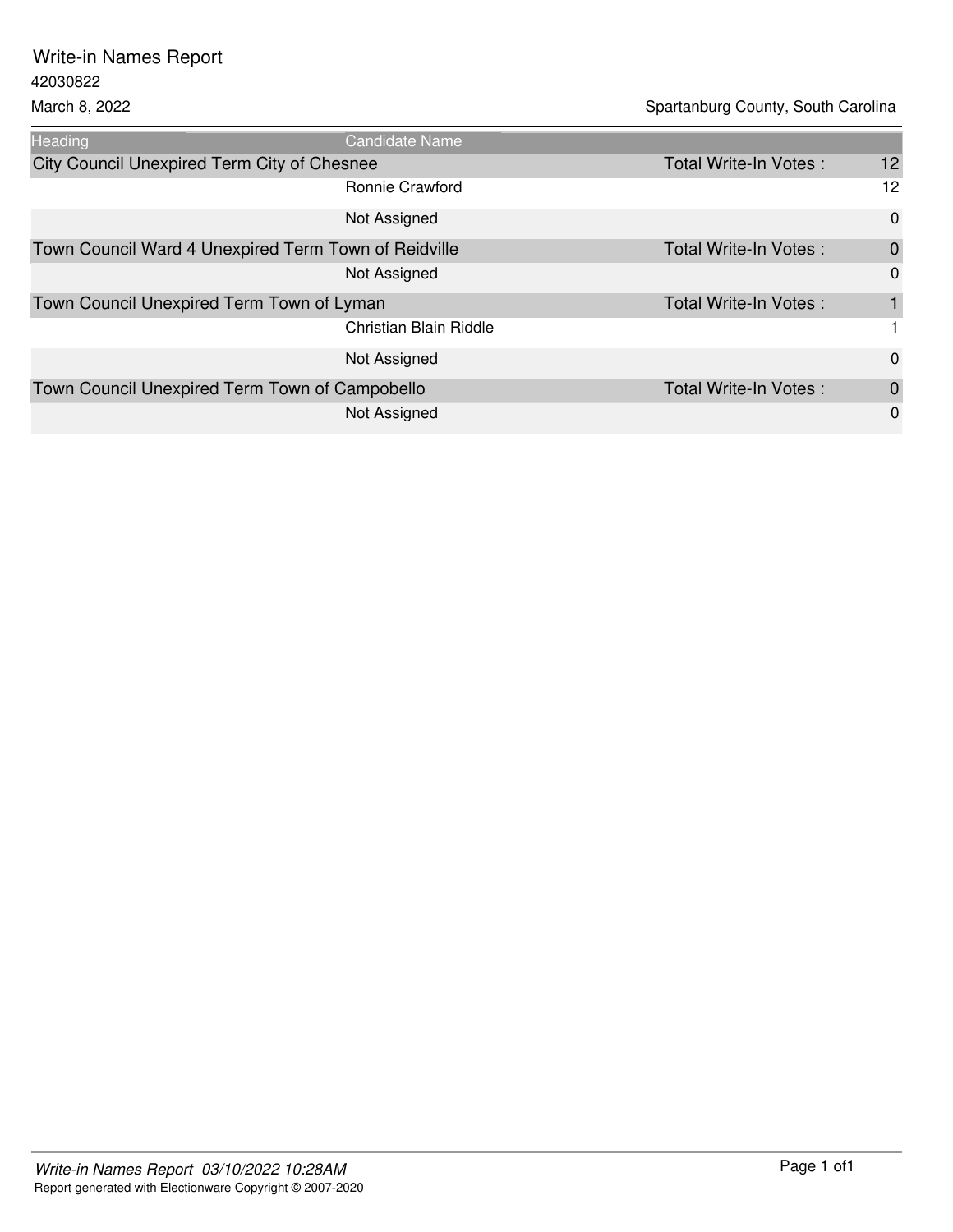## **Election Results Report City of Chesnee Special Election** March 8, 2022

| <b>Statistics</b>                       | TOTAL      | <b>Election</b><br>Dav | Absentee<br>In Person | Absentee<br>Mail | Failsafe Provisional | Failsafe<br>Provisional |
|-----------------------------------------|------------|------------------------|-----------------------|------------------|----------------------|-------------------------|
| <b>Election Day Precincts Reporting</b> | $4$ of $4$ |                        |                       |                  |                      |                         |
| Absentee/ Early Precincts Reporting     | 1 of 1     |                        |                       |                  |                      |                         |
| Registered Voters - Total               | 95         |                        |                       |                  |                      |                         |
| <b>Ballots Cast - Total</b>             |            |                        |                       |                  |                      |                         |
| Voter Turnout - Total                   | 6.32%      |                        |                       |                  |                      |                         |

### OFFICIAL RESULTS

#### Cherokee County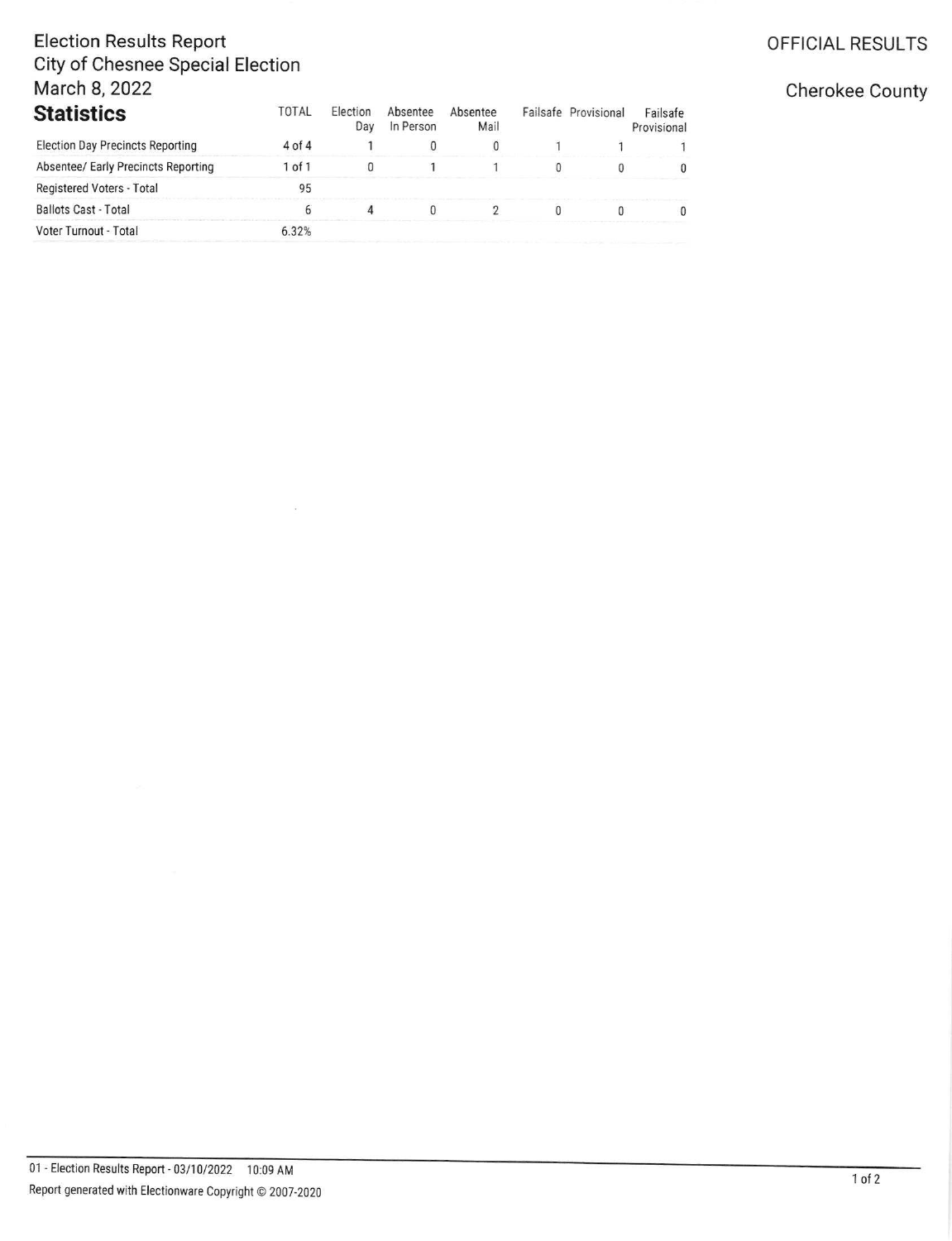## **Election Results Report** City of Chesnee Special Election March 8, 2022

Cherokee County

**City Council Unexpired Term**<br>Vote For 1

|                         | <b>TOTAL</b> | VOTE %  | Election<br>Day | Absentee<br>In Person | Absentee<br>Mail | Failsafe Provisional | Failsafe<br>Provisional |
|-------------------------|--------------|---------|-----------------|-----------------------|------------------|----------------------|-------------------------|
| Chaz Price              | 6            | 100.00% |                 |                       |                  |                      |                         |
| Write-In Totals         | 0            | 0.00%   |                 |                       |                  |                      |                         |
| Not Assigned            | 0            | 0.00%   |                 |                       |                  |                      |                         |
| <b>Total Votes Cast</b> | 6            | 100.00% |                 |                       |                  |                      |                         |
| Overvotes               |              |         |                 |                       |                  |                      |                         |
| Undervotes              |              |         |                 |                       |                  |                      |                         |
| <b>Contest Totals</b>   |              |         |                 |                       |                  |                      |                         |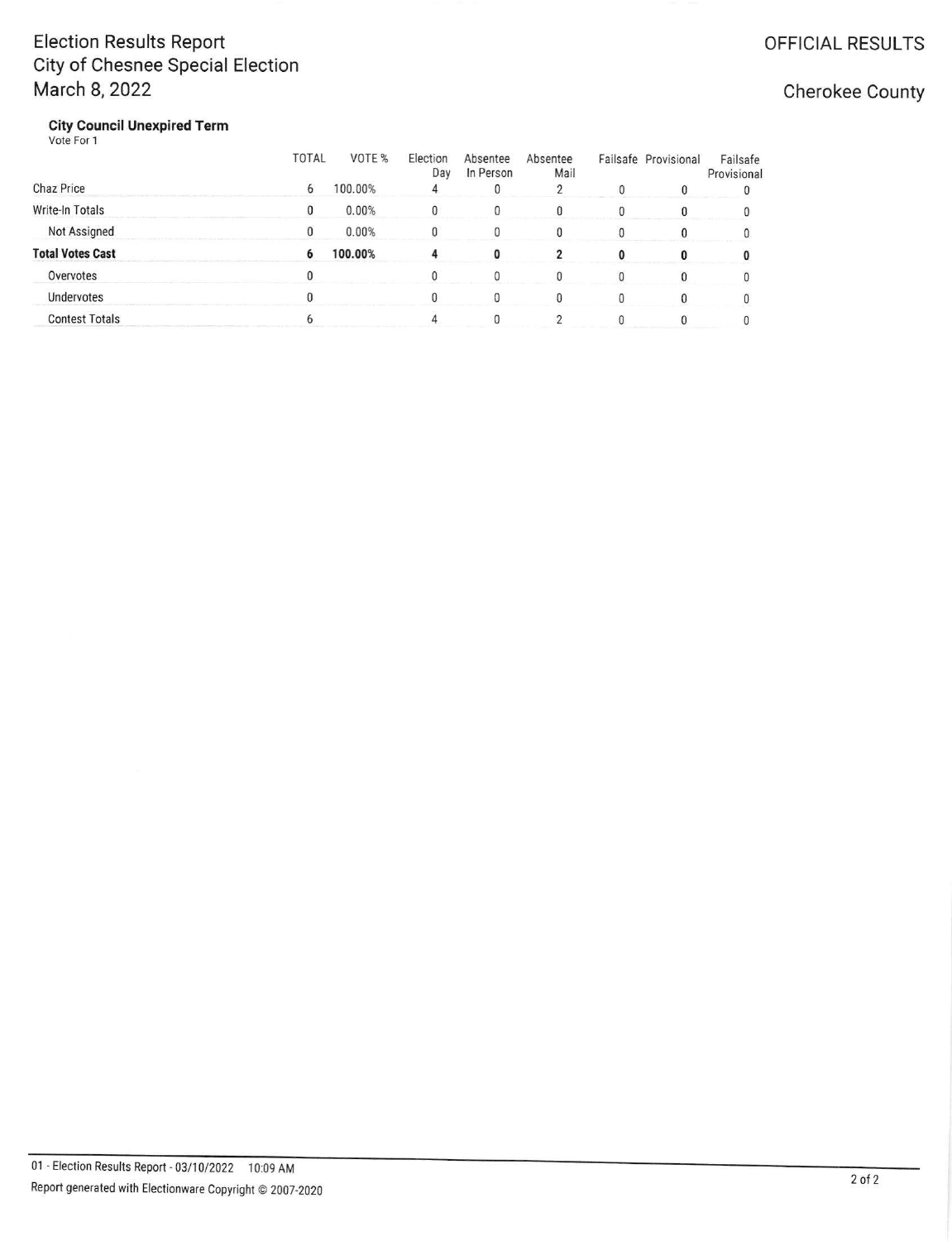|                             | <b>STATISTICS</b>            |                                 |                          |  |
|-----------------------------|------------------------------|---------------------------------|--------------------------|--|
|                             | Voters<br>Registered<br>Tota | <b>Ballots</b><br>Cast<br>Total | Voter Turnout -<br>Total |  |
| Morgan                      | 95                           | 6                               | 6.32%                    |  |
| Failsafe                    | <sup>0</sup>                 | $\theta$                        | 0%                       |  |
| Provisional                 |                              | 0                               | $0\%$                    |  |
| <b>Failsafe Provisional</b> | n                            | O                               | $0\%$                    |  |
| <b>Totals</b>               | 95                           |                                 |                          |  |